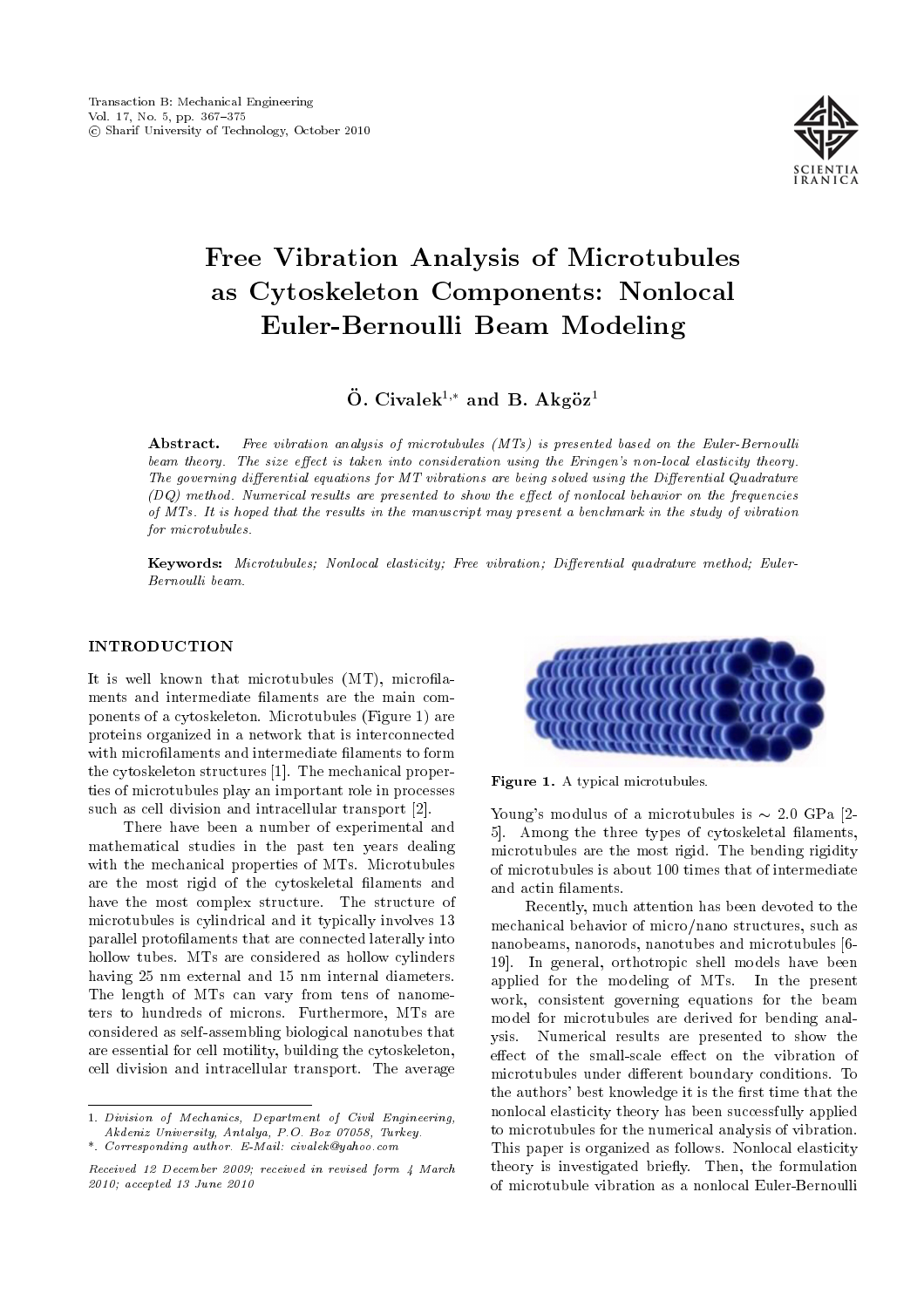beam is given. The method of DQ and application to the title problem is given in the following section. The numerical results for free vibration of MTs are presented and discussed. Finally, the conclusion is given.

# NONLOCAL ELASTICITY THEORY OF ERINGEN

It is known that the stress state of any body at point x is related to the strain state at the same point  $x$  in classical elasticity. Namely, the constitutive equations of classical (macroscopic) elasticity are an algebraic relationship between the stress and strain components. But, this theory is not in conflict with the atomic theory of lattice dynamics and experimental observation of phonon dispersion.

As stated by Eringen [20], the linear theory of nonlocal elasticity leads to a set of integropartial differential equations for the displacements field for homogeneous, isotropic bodies. The solutions of these equations are difficult, in general. But, these equations can be reduced to a set of singular partial equations for some types of kernel. Thus, these spatial integrals in constitutive equations of the nonlocal elasticity theory can be transformed to the equivalent differential constitutive equations under certain conditions.

According to the nonlocal elasticity theory of Eringen, the stress at any reference point in the body depends not only on the strains at this point, but also on strains at all points of the body. This definition of Eringen's nonlocal elasticity is based on the atomic theory of lattice dynamics and some experimental observations on phonon dispersion. In this theory, the long range force about atoms is considered, and thus an internal scale effect is introduced in the constitutive equation. In this theory, the fundamental equations involve spatial integrals that represent the weighted averages of the contributions of the related strain tensor at the related point in the body. This theory introduces the small length scale effect through a spatial integral constitutive relation. For homogenous and isotropic elastic solids, the linear theory of nonlocal elasticity is described by the following equations [21]:

$$
\sigma_{kl,l} + \rho \left( f_l - \frac{\partial^2 u_l}{\partial t^2} \right) = 0, \tag{1}
$$

$$
\sigma_{kl}(x) = \int\limits_V \alpha\left(|x - x'|, \chi\right) \tau_{kl}(x') dV(x'),\tag{2}
$$

$$
\tau_{kl}(x') = \lambda \varepsilon_{mm}(x') \delta_{kl} + 2\mu \varepsilon_{kl}(x'), \qquad (3)
$$

$$
\varepsilon_{kl}(x') = \frac{1}{2} \left( \frac{\partial u_k(x')}{\partial x'_l} + \frac{\partial u_l(x')}{\partial x'_k} \right),\tag{4}
$$

where  $\sigma_{kl}$  is the nonlocal stress tensor,  $\rho$  is the mass density of the body,  $f_l$  is the body (or applied) force density,  $u_l$  is the displacement vector at reference point  $x$  in the body,  $\tau_{kl}(x')$  is the classical (Cauchy) or local stress tensor at any point  $x'$  in the body,  $\varepsilon_{kl}(x')$  is the linear strain tensor at point  $x'$  in the body, t denotes the time,  $V$  is the volume occupied by the elastic body,  $\alpha |x - x'|$  is the distance in Euclidean form, and  $\lambda$  and  $\mu$  are the Lame constants. The non-local kernel  $\alpha |x - x'|$  defines as the impact of the strain at point  $x'$  on the stress at point  $x$  in the elastic body. The value of  $\chi$  depends on the ratio  $(e_0a/l)$ , which is a material constant. The value a depends on the internal (granular distance, lattice parameter, distance between C-C bonds as molecular diameters) and external characteristics lengths (crack length or wave length), and  $e_0$  is a constant appropriate to each material for adjusting the model to match reliable results by experiment or some other theories. If  $\alpha |x|$  takes on a Green function of a linear differential operator given as:

$$
\Re \alpha \left( |x'-x| \right) = \delta(|x'-x|),\tag{5}
$$

the nonlocal constitutive relation given by Equation 2 is reduced to the following differential equation:

$$
\Re \sigma_{kl} = \tau_{kl}.\tag{6}
$$

Furthermore, the integropartial differential equation given by Equation 1 is also reduced to the following partial differential equation:

$$
\tau_{kl,l} + \Re(f_l - \rho \ddot{u}_k) = 0. \tag{7}
$$

Eringen [20] proposed a nonlocal model for this linear differential operator given as:

$$
\Re = 1 - (e_0 a)^2 \nabla^2 = 0,\tag{8}
$$

where  $\nabla^2$  is the Laplacian. Consequently, the constitutive relations can be written as:

$$
\left[1 - (e_0 a)^2 \nabla^2\right] \sigma_{kl} = \tau_{kl}.
$$
\n(9)

# VIBRATION ANALYSIS OF MTs AS EULER-BERNOULLI BEAM MODEL

The influences of the small size effects on the mechanical properties of nanostructures cannot be properly predicted based on classical (macro) elasticity theory. In order to take into consideration the small size scale effect during the modeling and analysis stage, the theory of nonlocal elasticity proposed by Eringen [20] is used to modify the theory for vibration and buckling analyses of micro and nano scale beam devices. It is also accepted that some mechanical properties, such as vibration, bending and buckling of the beam like micro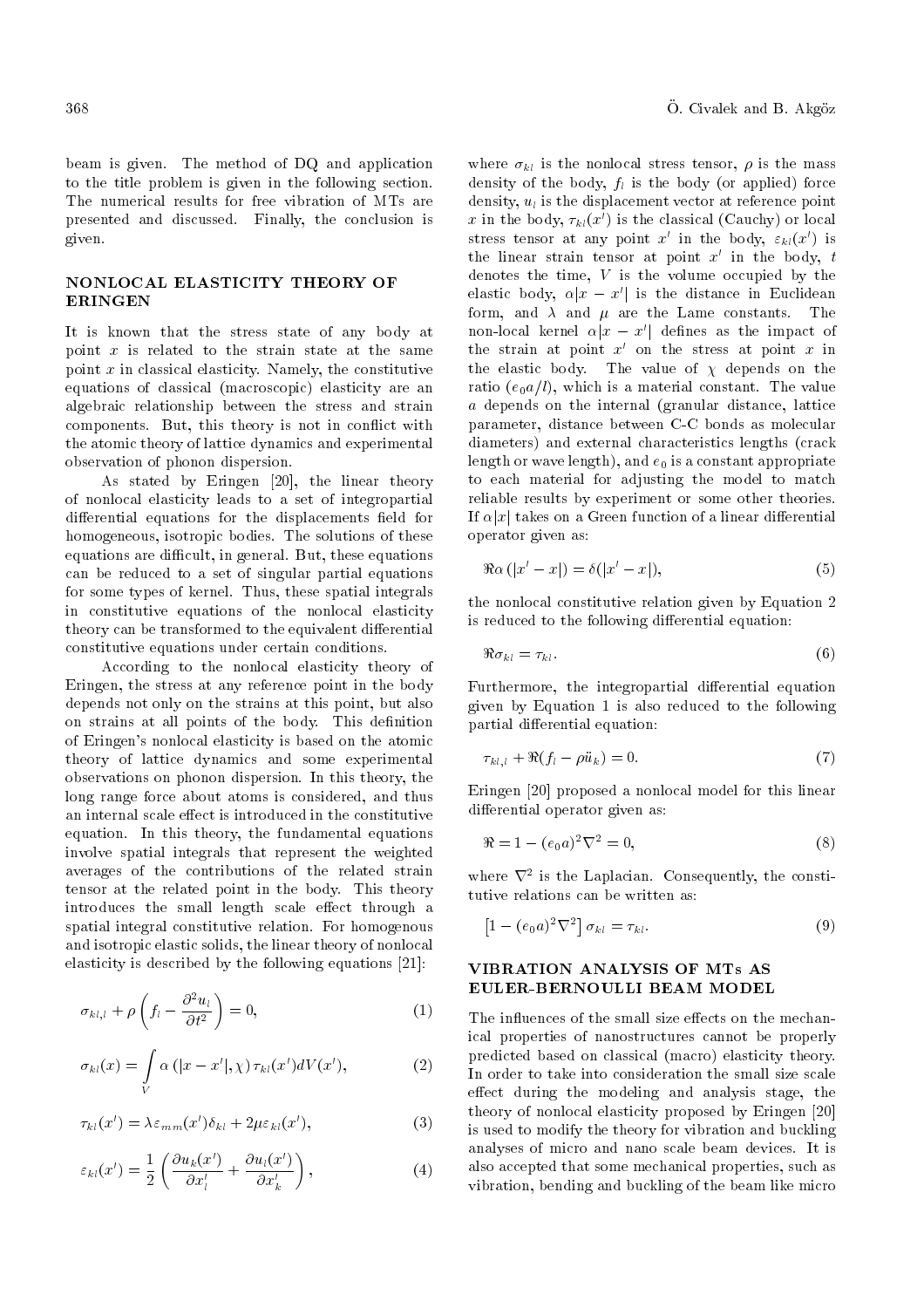Free Vibration Analysis of Microtubules 369

structures based on the nonlocal elasticity theory are entirely different from their counterparts based on the classical (macro) beam theory [22-28]. Thus, the theory based on the size dependent nonlocal elasticity theory could serve as a more reasonable and proper approach to the mechanical modeling of micro and nano sized components of nano mechanical devices [29-41].

The nonlocal theory of elasticity proposed by Eringen  $[20]$  has been widely used in the past five years in many nano mechanical problems including dislocation, crack, wave propagation, vibration analysis of nanobeams nanotubes, carbon nanotubes, and microtubules. The theory includes scale effects and long-range atomic interactions. General nonlocal constitutive equations for a beam can be written as [26]:

$$
\sigma(x) - (e_0 a)^2 \frac{d^2 \sigma(x)}{dx^2} = E\varepsilon(x),\tag{10}
$$

$$
\tau(x) - (e_0 a)^2 \frac{d^2 \tau(x)}{dx^2} = 2G\varepsilon(x). \tag{11}
$$

For a microtubule in a one dimensional case, the nonlocal constitutive relations (uniaxial Hooke's law) can be written as below:

$$
\sigma_{xx} - (e_0 a)^2 \frac{\partial^2 \sigma_{xx}}{\partial x^2} = E \varepsilon_{xx}, \qquad (12)
$$

where  $\sigma_{xx}$  is the axial stress,  $\varepsilon_{xx}$  is the axial strain and E is the Young modulus. Assume that the displacement of the beam along the  $y$  axial axis is  $w(x, t)$  in terms of spatial coordinate x and time variable t. For transverse vibration of microtubules, the equilibrium conditions of the Euler-Bernoulli beam (Figure 2) can be written as:

$$
\frac{\partial V(x,t)}{\partial x} = \rho A \frac{\partial^2 w(x,t)}{\partial t^2},\tag{13}
$$



Figure 2. The illustration of microtubules as Euler-Bernoulli beam and cross-section.

$$
V(x,t) = \frac{\partial M(x,t)}{\partial x},\tag{14}
$$

where  $V(x, t)$  and  $M(x, t)$  are resultant shear force and bending moment of the beam,  $\rho$  is the mass density,  $A$ is the area of the cross-section of the beam,  $w(x, t)$  is the transverse displacement of the microtubules, and t is the time variable. We obtain the following relation from Equations 13 and 14:

$$
\frac{\partial^2 M(x,t)}{\partial x^2} = \rho A \frac{\partial^2 w(x,t)}{\partial t^2}.
$$
 (15)

According to the linear theory of the Euler-Bernoulli beam, strain-displacements and the moment are given by:

$$
\varepsilon = -y \frac{\partial^2 w(x, t)}{\partial x^2},\tag{16}
$$

$$
M(x,t) = \int_{A} y \sigma dA. \tag{17}
$$

At this stage, multiplying by y on both sides of Equation 12 and integrating over the cross-section area of the beam, we obtain:

$$
\int_{A} \sigma_{xx} y dA - (e_0 a)^2 \int_{A} y \frac{\partial^2 \sigma}{\partial x^2} dA - \int_{A} E y \varepsilon dA = 0.
$$
\n(18)

By substituting Equations 16 and 17 into Equation 18, we have:

$$
M(x,t) - (e_0 a)^2 \frac{\partial^2 M(x,t)}{\partial x^2} + EI \frac{\partial^2 w(x,t)}{\partial x^2} = 0.
$$
 (19)

By performing the differentiating of this equation, with respect to variable  $x$ , twice, we obtain:

$$
\frac{\partial^2 M(x,t)}{\partial x^2} - (e_0 a)^2 \frac{\partial^4 M(x,t)}{\partial x^4} + EI \frac{\partial^4 w(x,t)}{\partial x^4} = 0.
$$
\n(20)

By substituting Equation 15 into Equation 20, we obtain the below governing nonlocal equation for the motion of microtubules based on the Euler-Bernoulli beam theory:

$$
EI\frac{\partial^4 w(x,t)}{\partial x^4} + \rho A \frac{\partial^2 w(x,t)}{\partial t^2} - (e_0 a)^2 \rho A \frac{\partial^4 w(x,t)}{\partial x^2 \partial t^2} = 0.
$$
 (21)

For free vibration, the transverse displacement  $w(x, t)$ is assumed as:

$$
w(x,t) = W(x)e^{i\omega t}.
$$
\n(22)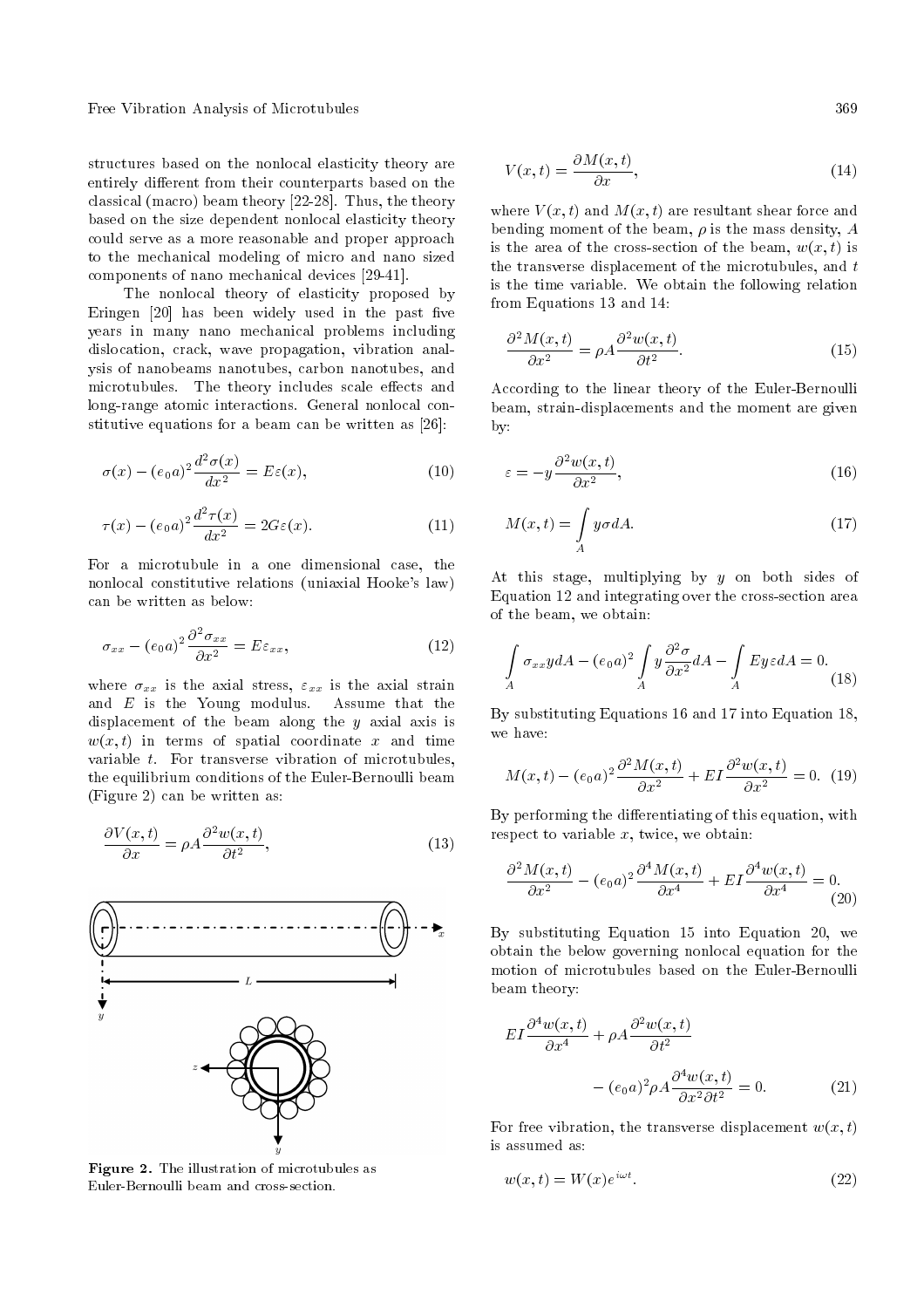Substituting Equation 22 into Equation 21 one obtains:

$$
EI\frac{\partial^4 W(x)}{\partial x^4} - \omega^2 \rho A W(x) + (e_0 a)^2 \rho A \omega^2 \frac{\partial^2 W(x)}{\partial x^2} = 0.
$$
 (23)

It is exactly seen from Equation 22 that the local Euler-Bernoulli beam theory is obtained when parameter  $e_0$ is set identically to zero. In the present study, threetypes of boundary condition are considered. These are:

Simply supported (S) end:

$$
w = 0, \quad \text{and} \quad M = 0. \tag{24a}
$$

Clamped (C) end:

 $w = 0$ , and  $dw/dx = 0$ . (24b)

Free (F) end:

 $h_k(x) =$ 

 $V = 0$ , and  $M = 0$ . (24c)

# DIFFERENTIAL QUADRATURE (DQ) METHOD

In the past ten years, some new methods for numerical analysis of engineering problems have become quite popular. These are differential quadrature methods, meshless methods, and discrete singular convolution methods [42-61]. Some other numerical and analytical methods for nano scale modeling can also be possible [62-68].

The Differential Quadrature  $(DQ)$  method is a relatively new numerical technique in applied mechanics. The method of DQ can yield accurate solutions with relatively fewer grid points. It has been also successfully employed for different solid and fluid mechanic problems.

Unlike the DQ that uses polynomial functions, such as power functions, Lagrange interpolated, and Legendre polynomials as the test functions, Harmonic Differential Quadrature (HDQ) uses harmonic or trigonometric functions as the test functions. Shu and Xue [43] proposed an explicit means of obtaining the weighting coefficients for the HDQ. When  $f(x)$ is approximated by a Fourier series expansion in the form [62]:

$$
f(x) = c_0 + \sum_{k=1}^{N/2} \left( c_k \cos \frac{k \pi x}{L} + d_k \sin \frac{k \pi x}{L} \right), \quad (25)
$$

and the Lagrange interpolated trigonometric polynomials are taken as:

$$
\frac{\sin\left(\frac{(x-x_0)\pi}{2}\right)\sin\left(\frac{(x-x_{k+1})\pi}{2}\right)\sin\left(\frac{(x-x_{k+1})\pi}{2}\right)\sin\left(\frac{(x-x_{N})\pi}{2}\right)}{\sin\left(\frac{(x_k-x_0)\pi}{2}\right)\sin\left(\frac{(x_k-x_{k+1})\pi}{2}\right)\sin\left(\frac{(x_k-x_{k+1})\pi}{2}\right)\sin\left(\frac{(x_k-x_N)\pi}{2}\right)}.
$$

for  $k = 0, 1, 2, \dots, N$ . According to the HDQ, the weighting coefficients of the first-order derivatives,  $A_{ij}$ , for  $i \neq j$  can be obtained by using the following formula:

$$
A_{ij} = \frac{(\pi/2)P(x_i)}{P(x_j)\sin[(x_i - x_j)/2]\pi},
$$
  

$$
i, j = 1, 2, 3, \cdots, N,
$$
 (27)

where:

$$
P(x_i) = \prod_{j=1, j \neq i}^{N} \sin\left(\frac{x_i - x_j}{2}\pi\right),
$$
  
for  $j = 1, 2, 3, \cdots, N.$  (28)

The weighting coefficients of second-order derivatives  $B_{ij}$  for  $i \neq j$  can be obtained using the following formula:

$$
B_{ij} = A_{ij} \left[ 2A_{ii}^{(1)} - \pi ctg \left( \frac{x_i - x_j}{2} \right) \pi \right],
$$
  

$$
i, j = 1, 2, 3, \cdots, N,
$$
 (29)

The weighting coefficients of first-order and secondorder derivatives  $A_{ij}^{(p)}$  for  $i = j$  are given as:

$$
A_{ii}^{(p)} = -\sum_{j=1, j \neq i}^{N} A_{ij}^{(p)},
$$
  
\n
$$
p = 1 \text{ or } 2;
$$
  
\nfor  $i = 1, 2, \dots, N.$  (30)

A natural and often convenient choice for sampling points is that of equally spaced points. It was also reported that the Chebyshev-Gauss-Lobatto or nonequally sampling grid (NE-SG) points for spatial discretization as follows:

$$
x_i = \frac{1}{2} \left[ 1 - \cos\left(\frac{i-1}{N-1}\right) \pi \right],\tag{31}
$$

performed consistently better than the equally spaced. By using DQ discretization, Equation 23 takes the following form for vibration of MTs:

$$
EI \sum_{j=1}^{N} D_{ij} W_j - \omega^2 \rho A W_i
$$
  
+  $(e_0 a)^2 \rho A \omega^2 \sum_{j=1}^{N} B_{ij} W_j = 0.$  (32)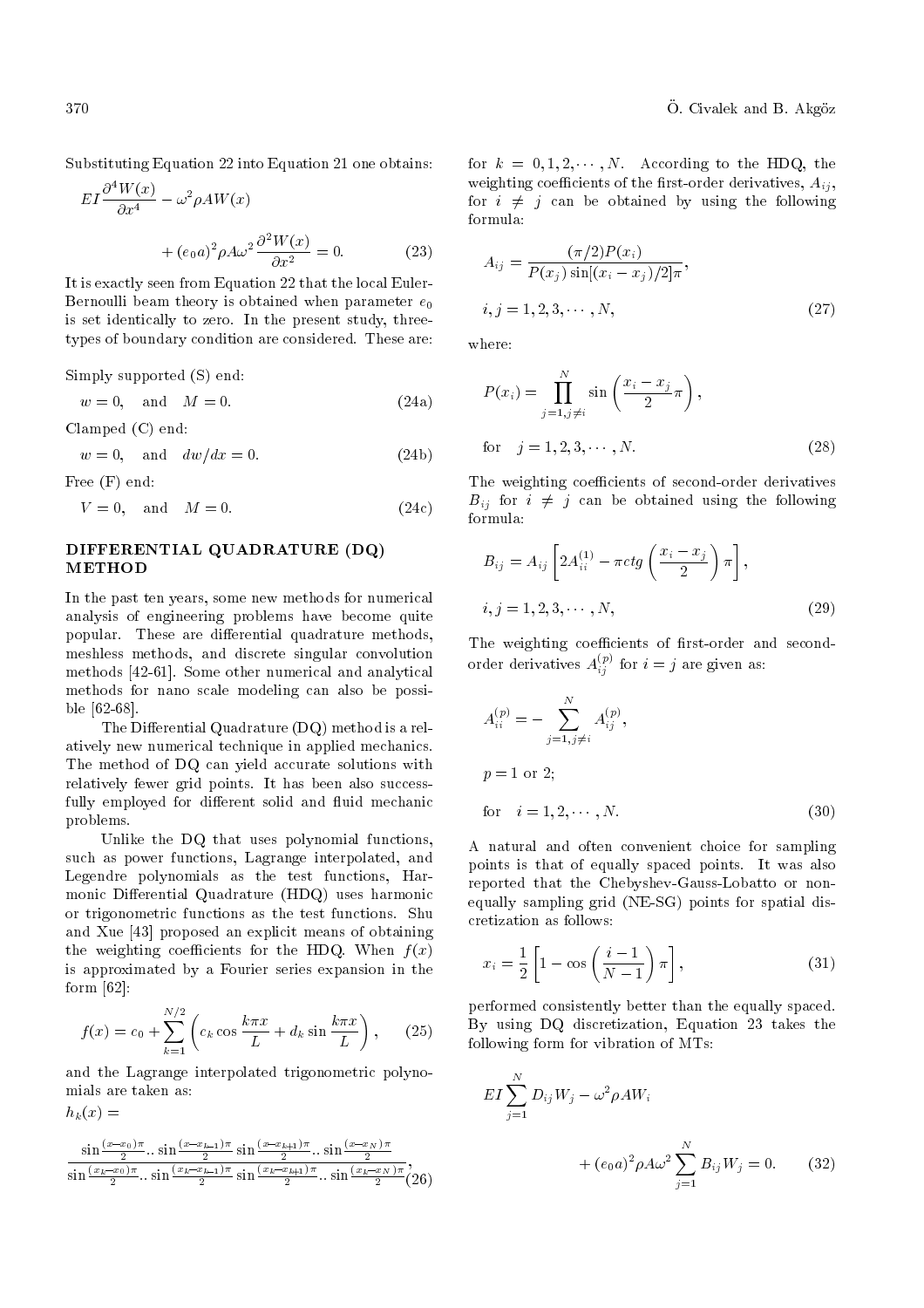## NUMERICAL RESULTS

In this section, some numerical examples related to the vibration analysis of MTs are presented. The material and geometric constants of MTs are given in Table 1. The symbol C-F, for example, represents the microtubules having a clamped edge at  $x = 0$  and a free edge at  $x = L$ . Using the developed DQ method, as given in the above section, the free vibration of microtubules was studied under four different boundary conditions. The results are listed in Table 2 for different nonlocal parameters. It is seen from this table that the effect of nonlocal parameters on frequency values is more signicant. In general, nonlocal parameters result in a decrease of the frequency values of MTs, except for the case of C-F. Under clamped boundary conditions (C-F), the frequencies increase slowly as the nonlocal parameter increases. In order to establish the accuracy and applicability of the described approach, numerical results were computed for an isolated pinned MTs vibration problem for which comparison values were available in the literature [6]. The results obtained by DQ and the results calculated by the formula given by Gu et al. [6] are presented in Table 3. The geometrical and material values are taken as Gu et al. [6] for comparison. The results obtained for the first two modes were found to be in excellent agreement with

Table 1. Material and geometric values of microtubules.

| Parameter | Value                                |  |
|-----------|--------------------------------------|--|
| F.        | $2 \times 10^9$ N/m <sup>2</sup>     |  |
|           | $105 \times 10^{-34}$ m <sup>4</sup> |  |
|           | 1470 $\text{kg/m}^3$                 |  |
| 11        | 0.3                                  |  |
|           | $(1 \sim 8) \times 10^{-6}$ m        |  |

those available (obtained via given formula) in the literature [6]. The variation of frequency values of S-S microtubules for different lengths is depicted in Figure 3. Generally, it is shown that the increasing value of length always decreases the frequency parameter. Similarly, the frequency values increase considerably with mode numbers. The variation of frequency values of microtubules for different scaling effects is shown in Figures 4 to 8 for different boundary conditions. These figures indicate that for a given mode number of a microtubules, the maximum frequency values are obtained for C-C support conditions. Furthermore, the lowest frequency values are obtained for C-F support conditions. It is seen that the frequency parameters decrease as nonlocal parameters increase. Figure 9 describes the manner of variation of the frequency parameter, with respect to nonlocal parameters, under



Figure 3. Variation of frequency values of S-S microtubules for different length.

|                   | <b>Table 2.</b> Frequency values (Hz) $\times 10^5$ of microtubules ( $L = 1 \times 10^{-6}$ ). |
|-------------------|-------------------------------------------------------------------------------------------------|
| $(e_{\alpha}a)/L$ | <b>Boundary Conditions</b>                                                                      |

| $(e_o a)/L$ | <b>Boundary Conditions</b> |           |           |          |  |
|-------------|----------------------------|-----------|-----------|----------|--|
|             | S S                        | $C$ S     | $C-C$     | $C-F$    |  |
|             | 164.93214                  | 256.77254 | 373.85116 | 58.74609 |  |
| 0.1         | 157.58652                  | 243.81196 | 349.56428 | 59.00957 |  |
| 0.2         | 135.78036                  | 204.86781 | 290.96837 | 60.25963 |  |

**Table 3.** Comparison of first two frequencies  $(\omega) \times 10^7$  of an isolated pinned microtubules  $(E = 2 \times 10^9 \text{ N/m}^2)$ ;  $L = 2 \times 10^{-6}$  m).

| $\boldsymbol{m}$ | $\lceil 6 \rceil^*$ |         | <b>Present</b> $N = 5$   Present $N = 7$   Present $N = 9$   Present $N = 11$ |         |         |
|------------------|---------------------|---------|-------------------------------------------------------------------------------|---------|---------|
|                  | 2.5993              | 2.5971  | 2.5968                                                                        | 2.5968  | 2.5968  |
|                  | 10.3972             | 10.3964 | 10.3964                                                                       | 10.3962 | 10.3962 |

\*: Results are calculated formula  $[\omega^2=(E_xI_y/\rho A)(m\pi/L)^4]$  given this reference with the same values for  $I_y$ , A,  $E_x$  (beam model).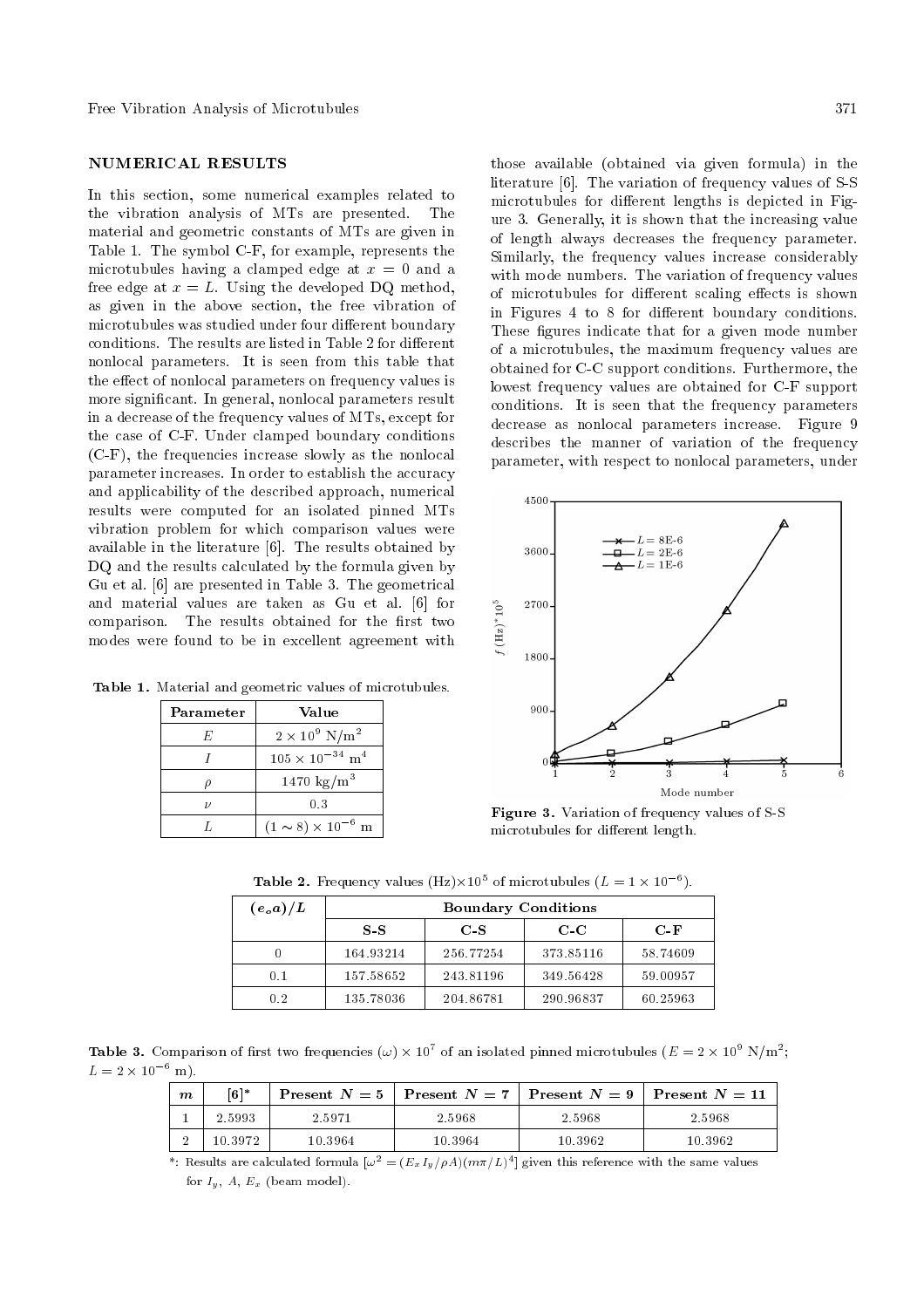

Figure 4. Variation of frequency values of S-S microtubules for different scaling effect  $(L = 4 \mu m)$ .



Figure 5. Variation of frequency values of C-S microtubules for different scaling effect  $(L = 4 \mu m)$ .

different boundary conditions. As can be observed from this figure, the frequency parameters generally decrease with increasing the nonlocal parameter; except for C-F microtubules. Namely, the increasing value of a nonlocal parameter causes an increase for clamped MTs.

## CONCLUDING REMARKS

This paper has presented a free vibration analysis of MTs in a computationally efficient manner using the nonlocal continuum beam theory. A numerical simulation is carried out to study the vibrations under different boundary conditions. The problem is analyzed using the Differential Quadrature  $(DQ)$ 



Figure 6. Variation of frequency values of C-C microtubules for different scaling effect  $(L = 4 \mu m)$ .



Figure 7. Variation of frequency values of C-F microtubules for different scaling effect  $(L = 4 \mu m)$ .

method. The numerical results show that the nonlocal parameter has an important effect on the vibration of microtubules. The major conclusion of this investigation is that the nonlocal continuum theory approach is superior to average (local) elasticity, especially for some boundary conditions. The method is suitable for the problem considered due to its generality, simplicity and potential for further development. Although not provided here, the method is also useful in providing the bending and buckling solutions of microtubules using the nonlocal beam theory. Even though the analysis presented is for linear static deformation cases only, the nonlinear static and vibration of microtubules based on nonlocal Euler and Timoshenko beam theories which can also be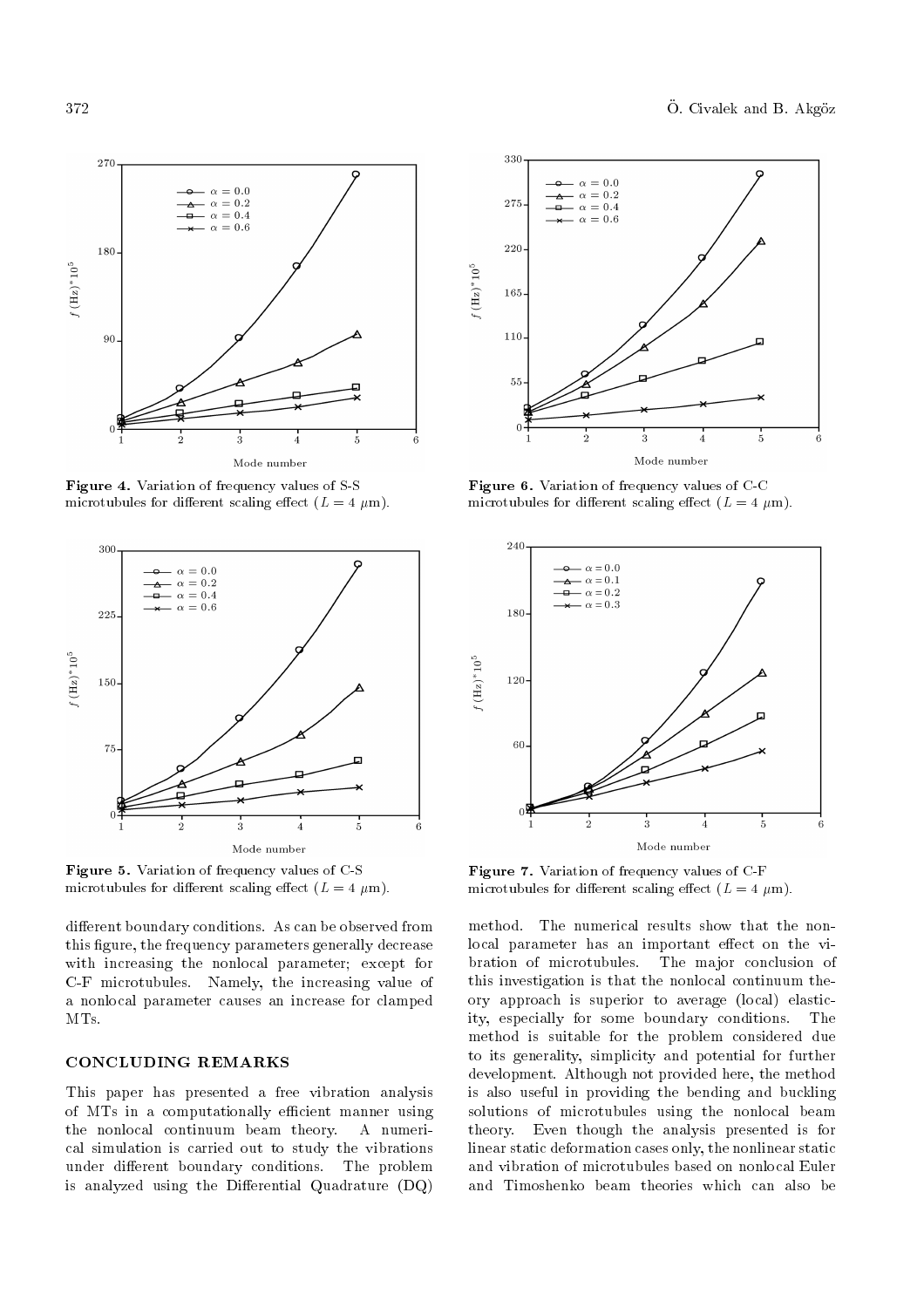

Figure 8. Variation of frequency values of microtubules with different boundary conditions  $(L = 8 \mu m)$ .



Figure 9. Variation of fundamental frequency of microtubules with nonlocal parameter for boundary conditions  $(L = 4 \mu m)$ .

analyzed, using the numerical method, are presently under study.

#### ACKNOWLEDGMENTS

The financial support of the Scientific Research Projects Unit of Akdeniz University is gratefully acknowledged.

#### **REFERENCES**

1. Howard, J., Mechanics of Motor Proteins and the Cytoskeleton, Sinauer Associates, Inc, Sunderland, MA (2001).

- 2. Shi, Y.J. et al. "Relevance of Timoshenko-beam model to microtubules of low shear modulus", Physica E, 41, pp. 213-219 (2008).
- 3. Li, C. et al. "Length-dependence of flexural rigidity as a result of anisotropic elastic properties of microtubules", Biochemical and Biophysical Research Communications, 349, pp. 1145-1150 (2006).
- 4. Brokaw, C.J. "Bending-wave propagation by microtubules and flagella", Mathematical Biosciences, 90, pp. 247-263 (1988).
- 5. Wang, C.Y. et al. \Vibration of microtubules as orthotropic elastic shells", Physica E, 35, pp. 48-56 (2006).
- 6. Gu, B. et al. \Mechanics of microtubules modeled as orthotropic elastic shells with transverse shearing", Acta Mechanica, DOI 10.1007/s00707-008-0121-8.
- 7. Wang, C.Y. and Zhang, L.C. "Circumferential vibration of microtubules with long axial wavelength", Journal of Biomechanics, 41, pp. 1892-1896 (2008).
- 8. Qian, X.S. et al. \Wave propagation of orthotropic microtubules", Journal of Applied Physics, 101, pp. 084702-084717 (2007).
- 9. Li, C. et al. \Torsion of the central pair microtubules in eukaryotic flagella due to bending-driven lateral buckling", Biochemical and Biophysical Research Communications, **351**, pp. 159-164 (2006).
- 10. Kasas, S. et al. "Oscillation modes of microtubules", Biology of the Cell, 96, pp. 697-700 (2004).
- 11. Chretien, D. and Wade, R.H. "New data on the microtubule surface lattice", Biology of the Cell, 71, pp. 161-174 (1991).
- 12. Howard, J., Mechanics of Motor Proteins and the Cytoskeleton, Sinauer Associates, Inc, Sunderland, MA  $(2001).$
- 13. Kasas, S. et al. \Mechanical properties of microtubules explored using the finite elements method",  $Chem$ . Phys. Chem., 20, pp. 252-257 (2004).
- 14. Kis, A. et al. "Nanomechanics of microtubules", Phys. Rev. Lett., 89, 248101 (2002).
- 15. Li, T. \Mechanics model of microtubule buckling in living cells", Journal of Biomechanics, 41(8), pp. 1722- 1729 (2008).
- 16. Huang, G.Y. et al. "Surface deflection of a microtubule loaded by a concentrated radial force", Nanotechnology, 19, 125101 (2008).
- 17. Tuszynski, J.A. et al. "Anisotropic elastic properties of microtubules", The European Physical Journal E: Soft Matter and Biological Physics, 17, pp. 29-35 (2005).
- 18. Wang, C.Y. et al. "Axisymmetric and beamlike vibrations of multiwall carbon nanotubes", Physical Review B, 72, 05414 (2005).
- 19. Wang, C.Y. et al. "Orthotropic elastic shell model for buckling of microtubules", *Physical Review E*, **74**, 052901 (2006).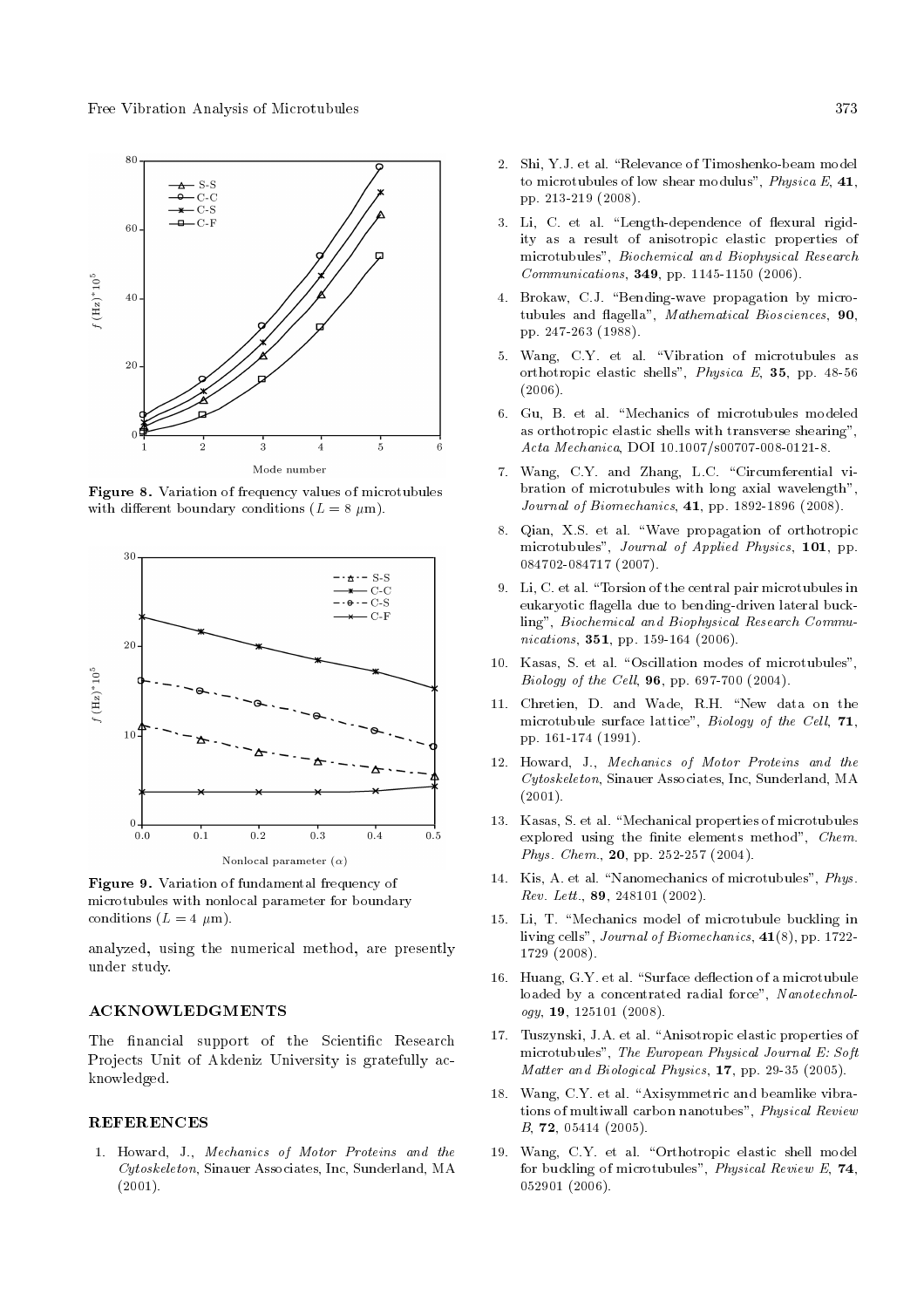- 20. Eringen, A.C. "On differential equations of nonlocal elasticity and solutions of screw dislocation and surface waves", Journal of Applied Physics, 54, pp. 4703-4710 (1983).
- 21. Eringen, A.C. "Nonlocal polar field models",  $Aca$ demic, New York (1976).
- 22. Reddy, J.N. and Pang, S.D. "Nonlocal continuum theories of beams for the analysis of carbon nanotubes", Journal of Applied Physics, 103, 023511 (2009).
- 23. Reddy, J.N. "Nonlocal theories for bending, buckling and vibration of beams", International Journal of Engineering Sciences, 45, pp. 288-307 (2007).
- 24. Wang, C.M. et al. "Beam bending solutions based on nonlocal Timoshenko beam theory", Journal of Engineering Mechanics,  $134(6)$ , pp. 475-481 (2008).
- 25. Wang, C.M. et al. \Vibration of initially stressed micro and nano-beams", International Journal of Structural Stability and Dynamics, 7, pp. 555-570 (2007).
- 26. Wang, Q. and Liew, K.M. "Application of nonlocal continuum mechanics to static analysis of micro-andnano structures", Physics Letter A, 363, pp. 236-242 (2007).
- 27. Wang, Q. and Wang, C.M. \The constitutive relation and small scale parameter of nonlocal continuum mechanics for modeling carbon nanotubes", Nanotechnology, 18, 075702 (2007).
- 28. Lim, C.M. and Wang, C.M. "Exact variational nonlocal stress modeling with asymptotic higher-order strain gradients for nanobeams", Journal of Applied Physics, 101, 054312 (2007).
- 29. Pradhan, S.C., Phadikar, J.K. "Small scale effect on vibration of embedded multilayered graphene sheets based on nonlocal continuum models", Physics Letters A, 373, pp. 1062-1069 (2009).
- 30. Murmu, T. and Pradhan, S.C. \Vibration analysis of nano single-layered graphene sheets embedded in elastic medium based on nonlocal elasticity theory", Journal of Applied Physcs, 105, 064319 (2009).
- 31. Aydoğdu, M. "Axial vibration of nanorods with the nonlocal continuum rod model", Physica E, 41, pp. 861-864 (2009).
- 32. Civalek, Ö. and Akgöz, B. "Static analysis of single walled carbon nanotubes (SWCNT) based on Eringen's nonlocal elasticity theory", International Journal of Engineering and Applied Sciences (IJEAS),  $\mathbf{1}(2)$ , pp. 47-56 (2009).
- 33. Ece, M.C. and Aydogdu, M. \Nonlocal elasticity effect on vibration of in-plane loaded double-walled carbon nano-tubes", Acta Mechanica, 190, pp. 185- 195 (2007).
- 34. Wang, C.Y. et al. \Vibration of multiwall carbon nanotube", Journal of Applied Physics, 97, 114323 (2005).
- 35. Artan, R. and Tepe, A. \The initial values method for buckling nonlocal bars with application in nanotechnology", European Journal of Mechanics- A/Solids, 27, pp. 469-477 (2008).
- 36. Xie, G. Q. et al. "Effect of small size-scale on the radial buckling pressure of a simply supported multi-walled carbon nanotube", Smart Materials & Structures, 15(4), pp. 1143-1149 (2006).
- 37. Zhang, Y.Q. et al. \Transverse vibrations of doublewalled carbon nanotubes under compressive axial load", Physics Letters A, 340, pp. 258-266 (2005).
- 38. Zhang, Y.Q. et al. \Investigation of buckling of doublewalled carbon nanotubes embedded in an elastic medium using the energy method", International Journal of Mechanical Sciences, 48, pp. 53-61 (2006).
- 39. Zhang, Y.Q. et al. "Effect of small length scale on elastic buckling of multi-walled carbon nanotubes under radial pressure", Physics Letters A, 349, pp. 370-376 (2006).
- 40. Zhang, Y.O. et al. "Thermal effect on transverse vibrations of double-walled carbon nanotubes", Nanotechnology, 18, 445701 (2007).
- 41. Wang, C.M. et al. \Timoshenko beam model for vibration analysis of multi-walled carbon nanotubes", Journal of Sound and Vibration, 294, pp. 1060-1072 (2006).
- 42. Bert, C.W. and Malik, M. "Free vibration analysis of tapered rectangular plates by differential quadrature method: A semi-analytical approach", Journal of Sound and Vibration, 190(1), pp. 41-63 (1996).
- 43. Shu, C. and Xue, H. \Explicit computations of weighting coefficients in the harmonic differential quadrature", Journal of Sound and Vibration, 204(3), pp. 549-555 (1997).
- 44. Shu, C. and Richards, B.E. \Application of generalized differential quadrature to solve two-dimensional incompressible Navier-Stokes equations", International Journal for Numerical Methods in Fluids, 15, pp. 791- 798 (1992).
- 45. Wu, W.X. et al. \Vibration analysis of arbitrarily shaped membranes using local radial basis functionbased differential quadrature method", Journal of Sound and Vibration, 306, pp. 252-270 (2007).
- 46. Shu, C. et al. \Free vibration analysis of curvilinear quadrilateral plates by the differential quadrature method", Journal of Computational Physics, 163, pp. 452-466 (2000).
- 47. Shu, C. and Xue, H. \Comparison of two approaches for implementing stream function boundary conditions in DQ simulation of natural convection in a square cavity", International Journal of Heat and Fluid Flow, 19, pp. 59-68 (1998).
- 48. Zhu, Y.D. et al. "Numerical simulation of natural convection between two elliptical cylinders using DQ method", International Journal of Heat & Mass Trans $fer, 47, pp. 797-808 (2004).$
- 49. Civalek, Ö. "Application of differential quadrature (DQ) and harmonic differential quadrature (HDQ) for buckling analysis of thin isotropic plates and elastic columns", Engineering Structures,  $26(2)$ , pp. 171-186 (2004).